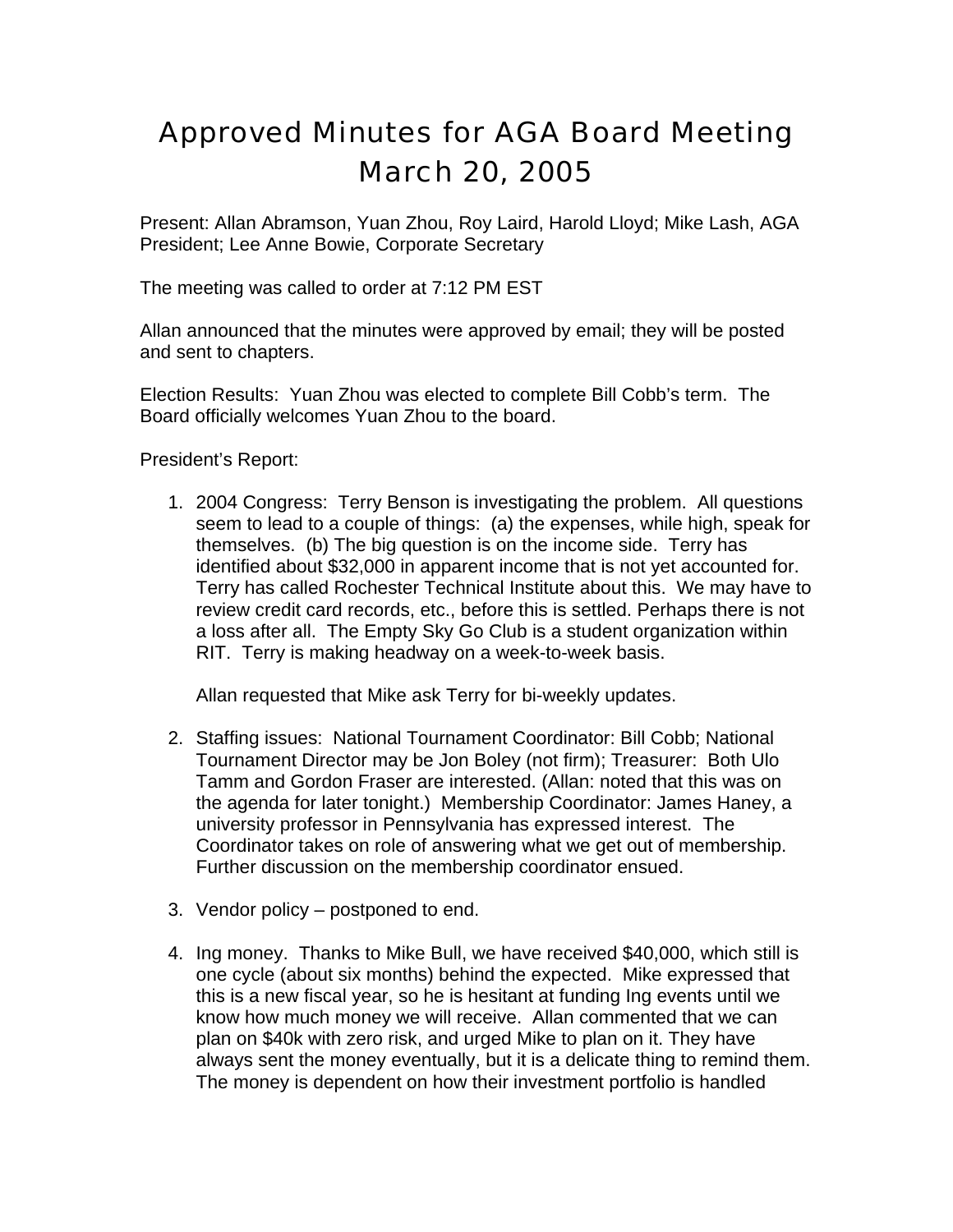5. No Congress 05 major news. There will be a tournament for American Pros and other strong players. Mike reported a good meeting with Bill Cobb as National Tournament Director. Does the winner of this tournament lead to anything else other than the prize? Not yet resolved. Rules will go up on the website. Preliminary rounds will begin in May, if not June. There will be four amateur slots; they will be chosen on the same criteria, based on ratings. Criteria include: must be a citizen; have a Green card or be a permanent resident; and have lived in the US for six months of the year. We will look at top ratings and participation in AGA tournaments during year. This aspect of the criteria is under consideration. Allan suggested that a reasonable criterion would be participation in a minimum of four tournaments a year in which at least three other strong players participate (7-dan and up). Mike said that they would analyze all this to see if it is possible.

Lengthy discussion ensued about the intent to develop a new system for qualifying for the WAGC. Mike and Bill Cobb working on it. Allan asked that it be done in consultation with strong players before it comes to the board. Yuan requested that the current point standings be posted on the AGA web site, and Roy agreed to do this.

Old Business:

1. Reconsideration of Board Decision re winner's point retention.

Lengthy discussion continued about the concerns of top players as to the decision to allow a player to retain points after his participation in a world tournament. Several years ago, the president, after discussion with Board members, had given the player assurance that he would not lose his points. Last fall the Board said that was not an appropriate decision and that his points should be reset to zero. Chris Kirschner protested, and also said that the player indicated that he would agree not to be a candidate for this year if he could retain his points, but he would like to be eligible next year.

Yuan explained how concerned the other strong players had been over this issue.

The Board also discussed the probability that the point system will be changed in an as yet undetermined manner, possibly making the discussion about 2006 moot.

Allan suggested that the Board had three options:

1. Validate the decision that Chris, made allowing the player to retain his points.

2. Confirm again the decision made in the Fall that the points be reset to zero.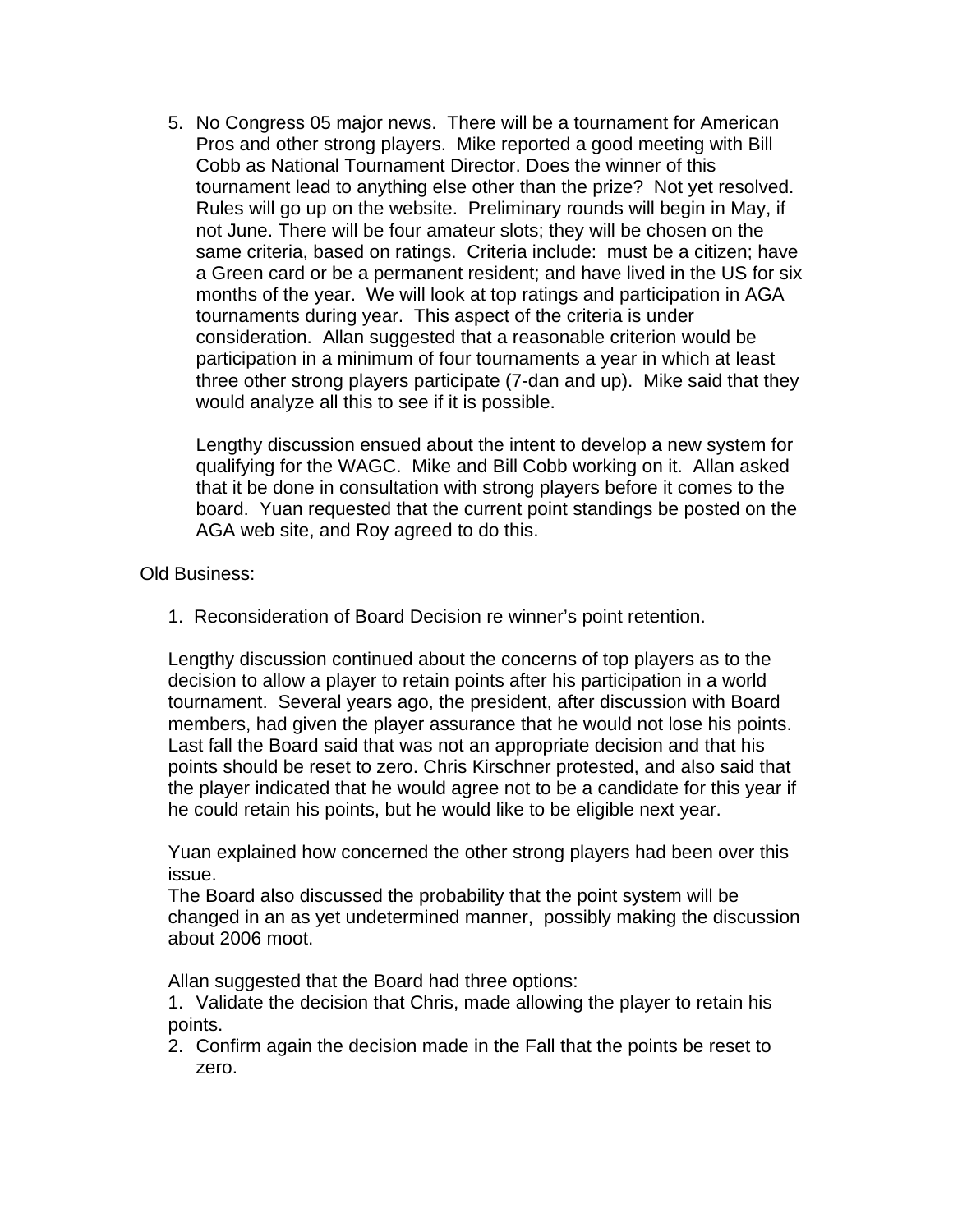3. Agree to accept the player's statement that he will not go this year even if he has the most points, and that he will retain points for next year's tourney.

After considerable discussion, the Board formed a consensus around option 3. Allan was to poll the absent directors for their views of this issue, as well as confirm that the player's suggestion was firm.

Allan asked the president to start on a revised system for selecting players for international tournaments, and have a report in six months." At Roy's request Mike agreed that he would have it by August for the Congress.

2. Treasurer Appointment

Roy nominated Ulo Tamm as Treasurer. Harold seconded. Gordon Fraser is the other person interested in the position.

Discussion. Mike explained that Ben Bernstein has expressed his desire to leave the position. It was noted that Ulo had once been the AGA Treasurer, and had performed well in that capacity We may soon need audited financial statements and will have to go to outside accounting firm for this, so Mike is not expecting the Treasurer to serve as auditor. This is a two-year appointment. This must be voted on by the board, and Mike suggested a transition period, so that Ben can step down on June 1, 2005.

Roy called question. Harold seconded. The Board proceeded to vote on the appointment of Ulo Tamm as Treasurer.

Roy: Aye Yuan: No Harold: Aye Allan: Aye Motion carries three to one.

3. Vendor Policy

Allan asked if all had a chance to review Gordon's comments. Mike said he thought all comments were helpful and favorable to vendors. Roy asked if there were a document. Mike promised to send a clean draft around for final Board comments.

Allan commented that in the first paragraph fourth sentence it says that when the AGA puts info on its website it implies AGA approval. Allan does not think it does.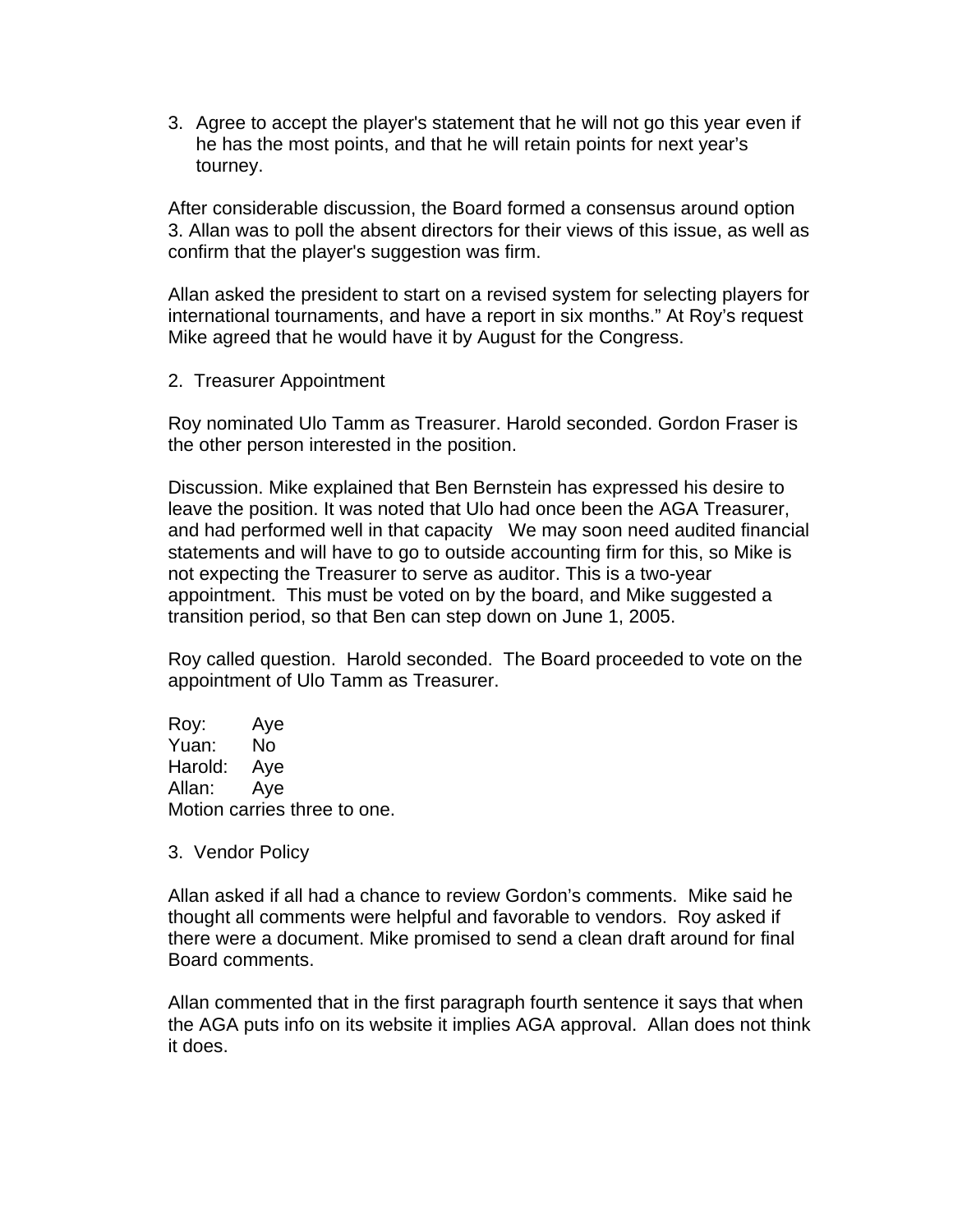Roy would support deleting that statement. Mike said to consider it deleted. Harold asked if a disreputable company could request placement if we disallow approval. Allan suggested the AGA list "at its discretion" and that should work.

No further discussion. Allan said that the draft would be sent to the Board with a ten-day period for examination and comment. If no objections, it would be approved.

4. Marketing Funds.

Allan stated that we have a \$28k fund without guidelines for people to use the money. At some point we need to get started. Would it be fair to give people two weeks for written comments on this? The second draft is attached to the agenda.

Roy wants guidelines, not an ironclad rule, and others agreed.

5.TD School

Allan proposed that we carry this over to next time as it is not critical. No objections.

6. Open Discussion:

a) Mike said he received email from Chinese Satellite TV, which is USA based, about sponsoring a tournament that they could broadcast. They are based in New York and are called New Day TV.

b) Harold has contacted Feng Yun re process of developing US-certified pros. So it's under way. Other pros will be contacted for input. Allan commented that we would like real progress on this by the Congress. Yuan said that AGA should develop on system for pros. He was assured that this was the first step in that process.

c) Yuan wished to talk about reformatting the Congress Tournament. He believes that there is too much activity in the Congress. People get distracted. Times conflicting. Not much attention for the Ing. We should combine the US Open and Ing Cup events; make it ten rounds—two per day. Most strong players would like to play more.

Mike assured Yuan that his comments were thoughtful and that we are looking at this. We cannot do it for this Congress, but possibly for the next. The Board would need to see a specific proposal.